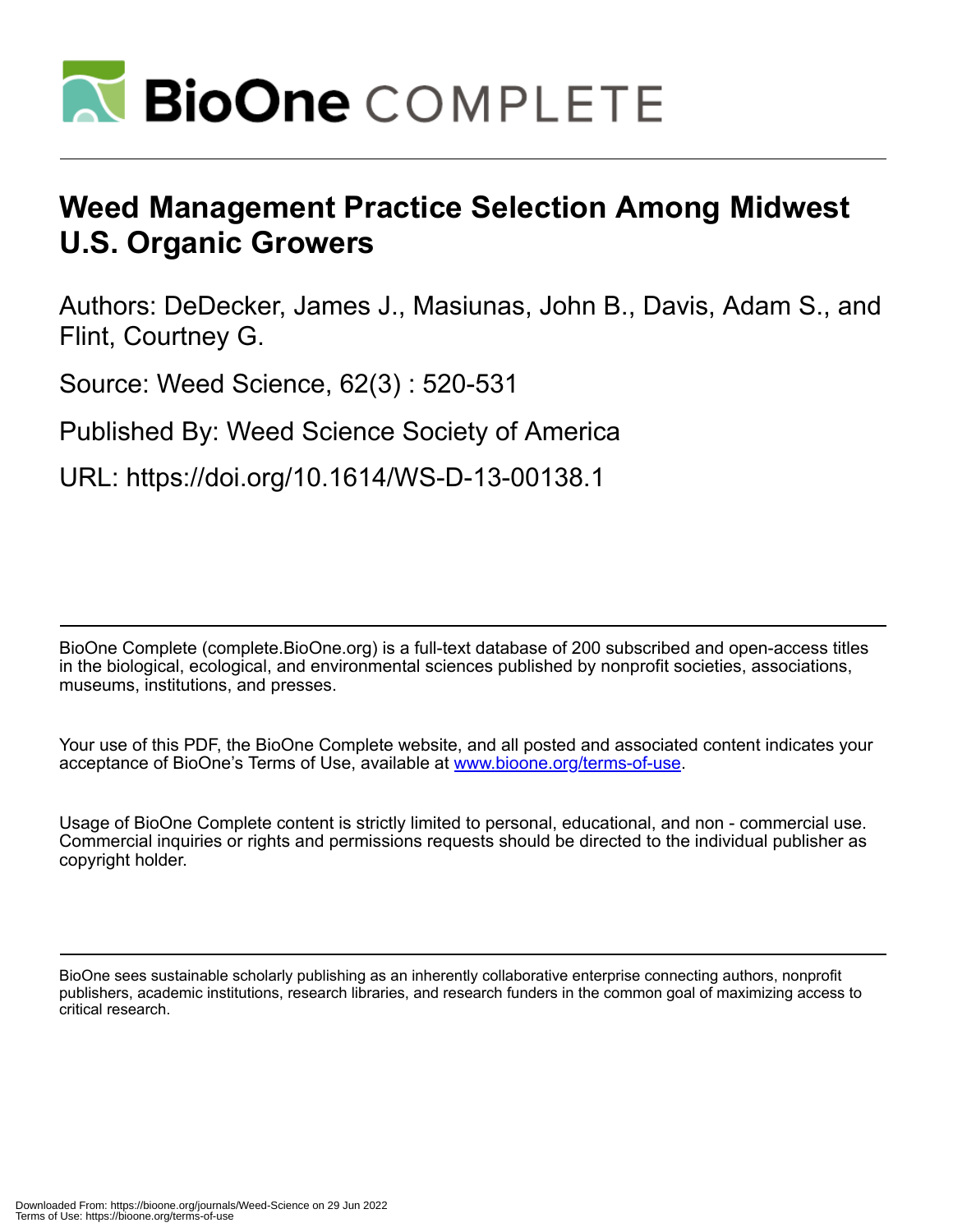

## Weed Management Practice Selection Among Midwest U.S. Organic Growers

James J. DeDecker, John B. Masiunas, Adam S. Davis, and Courtney G. Flint\*

Organic agricultural systems increase the complexity of weed management, leading organic farmers to cite weeds as one of the greatest barriers to organic production. Integrated Weed Management (IWM) systems have been developed to address the ecological implications of weeds and weed management in cropping systems, but adoption is minimal. Organic agriculture offers a favorable context for application of IWM, as both approaches are motivated by concern for environmental quality and agricultural sustainability. However, adoption of IWM on organic farms is poorly understood due to limited data on weed management practices used, absence of an IWM adoption metric, and insufficient consideration given to the unique farming contexts within which weed management decisions are made. Therefore, this study aimed to (1) characterize organic weed management systems; (2) identify motivations for, and barriers to, selection of weed management practices; and (3) generate guiding principles for effective targeting of weed management outreach. We surveyed Midwestern organic growers to determine how specified psychosocial, demographic, and farm structure factors influence selection of weed management practices. Cluster analysis of the data detected three disparate, yet scaled, approaches to organic weed management. Clusters were distinguished by perspective regarding weeds and the number of weed management practices used. Categorization of individual farms within the identified approaches was influenced by primary farm products as well as farmer education, years farming, and information-seeking behavior. The proposed conceptual model allows weed management educators to target outreach for enhanced compatibility of farming contexts and weed management technologies.

Key words: Cluster analysis, decision-making, integrated weed management, logistic regression analysis.

Restriction of synthetic herbicide use in organic agricultural systems increases the complexity of weed management (Bastiaans et al. 2008), leading organic farmers to cite weeds as one of the greatest barriers to organic production (Walz 1999). Research indicates that ecological or integrated approaches to weed management (IWM) have the potential to suppress weed growth with reduced reliance on herbicides (Deytieux et al. 2012). However, application of the IWM concept is impeded by short-term complexity in the level of agroecological knowledge required for integrated management, as well as the fact that benefits of IWM are largely realized in the long-term (Buhler

520 • Weed Science 62, July–September 2014

et al. 2000). Consequently, few growers have adopted IWM (Doohan et al. 2010).

Organic agriculture offers a particularly favorable farming context for the study and application of IWM. Both approaches are motivated by concern for environmental quality and agricultural sustainability, and both seek solutions through the ''ecologization of agriculture'' (Lamine 2011). The IWM concept has been incorporated into the U.S. organic pest management standard through emphasis on weed prevention, recognition of multiple control tactics, and relegation of herbicide-based control to last resort status (Electronic Code of Federal Regulations 2012). Organic growers are more likely to adopt individual weed management innovations, such as crop rotation and cover crops, than conventional farmers (McCann et al. 1997). Organic agriculture, by definition, also avoids synthetic chemical inputs and the associated barriers to IWM adoption, primarily the ease and apparent low risk of chemical weed management (Liebman et al. 2001).

Research indicates that most U.S. organic farmers manage weeds using a limited suite of mechanical controls supported by cultural management practices such as crop rotation and delayed planting (Walz 1999). According to the available data,

DOI: 10.1614/WS-D-13-00138.1

<sup>\*</sup> First and third authors: Graduate Student and Professor, Department of Crop Sciences, University of Illinois at Urbana-Champaign, Urbana, IL 61801; second author: Research Ecologist, U.S. Department of Agriculture–Agricultural Research Service Global Change and Photosynthesis Research Unit, Urbana, IL; fourth author: Associate Professor, Department of Natural Resources and Environmental Sciences, University of Illinois at Urbana-Champaign, Urbana, IL 61801. Current address of first author: 106 E. Huron Ave., Rogers City, MI 49779. Current address of fourth author: Department of Sociology, Social Work & Anthropology, Utah State University, Price, UT 84501. Corresponding author's E-mail: dedecke5@msu.edu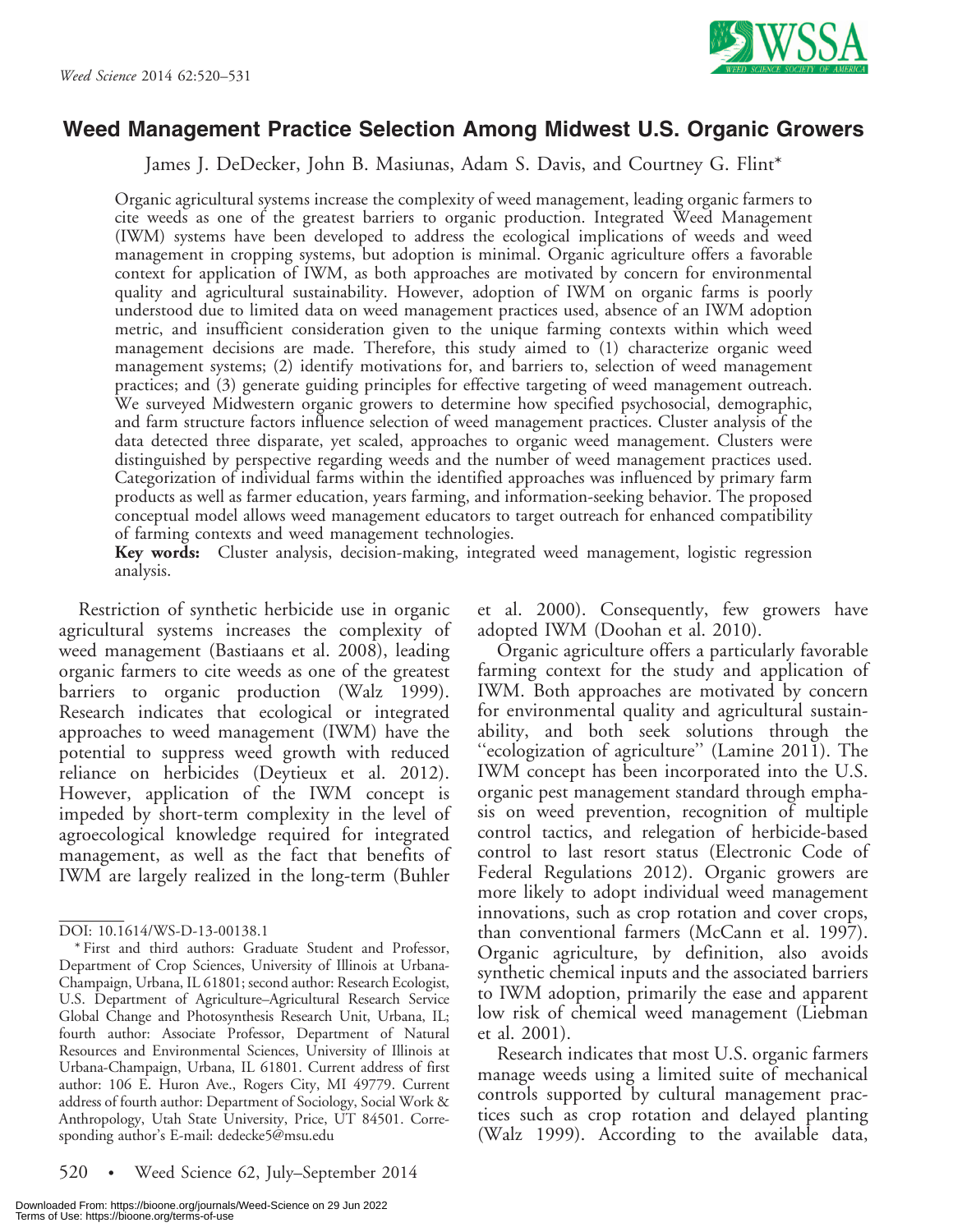organic weed management systems may not include many of the information-intensive practices, such as prevention, economic thresholds, and biological control that IWM promotes (Walz 1999). Therefore, it is important to quantify IWM application on working organic farms to determine if and how the IWM concept can translate into viable organic weed management. Recent work by Jabbour et al. (2013) compared weed management mental models of organic growers and scientists to better understand obstacles to adoption of a richer set of weed management practices in organic systems. In this study, we present findings from a survey of Midwest organic farmers, highlighting primary determinants of weed management practice selection along multiple dimensions.

Farmer Decision-Making. Traditional economic theory suggests that human beings make choices that are expected to maximize utility, or the decision-maker's well-being (Edwards-Jones 2006). Financial gain is often assumed to represent utility, and thus farmers are frequently represented as rational profit maximizers (Feder and Umali 1993). However, there is evidence that many farmers have developed a ''post-productivist'' self-identity (Burton and Wilson 2006). Other lifestyle factors beyond financial status, such as health and happiness, influence farming utility. In addition, the rationality of human choice is augmented in several ways. Rationality could perhaps be better described as subjective or ''bounded'' rationality (Simon 1990) constructed using limited information (Gintis 2009) within influential social networks.

Farmers are known to have particular decisionmaking tendencies that differ from other agriculture stakeholders like scientists and extension agents (Wilson et al. 2009). Many farmers demonstrate particularly risk-averse decision-making. Related to risk aversion is what Gintis (2009) called ''timeinconsistency'' in decision-making. Farmers tend to discount long-term risks, like environmental impacts of herbicide use, and maximize short-term utility, as in direct weed control (Doohan et al. 2010). Farmers also exhibit a significant preference for accessing information through personal experience, or the experience of other farmers (Jabbour et al. 2013; Walz 1999).

Organic growers differ as well in decision-making from other farm managers. Many organic farmers are motivated by concern for environmental degradation (Fairweather and Campbell 1996). This basic motivation for farming translates into pest management decision-making; organic growers are more willing to incur short-term pest management risk for future benefits (McCann et al. 1997). As a result, they also appear more likely to adopt integrated pest management (IPM) systems, which benefit the environment, but may not always prove profitable in the short-term (Pannell et al. 2006).

In addition, many organic farmers view themselves as part of a counterculture movement (Haydu 2011). Organic agriculture is seen as a righteous alternative to the industrial food system, a system perceived as being developed and promoted by the scientific establishment. Therefore, some organic farmers do not trust university recommendations and exhibit an even greater preference for user generated pest management information than conventional farmers (Park and Lohr 2005). At the same time, organic agriculture proponents have sought empirical verification of their claims. This tenuous relationship between organic agriculture and agricultural science has supported the development of some pseudoscientific concepts within organic circles, such as the base-cation saturation ratio (BCSR) theory of soil fertility and weed management (Jabbour et al. 2013; Padgham 2011).

Why Farmers Manage Weeds As They Do. Farmer decision-making is therefore a complex and difficult to model process. However, technology adoption research has made significant progress in the application of decision theory. Technology adoption is defined as a ''dynamic learning process,'' where potential adopters develop perceptions of an innovation's relative utility in their unique farming context. Adoption diffusion theory suggests that three variable categories influence this learning process, including farm structure, farmer demographics, and perceived characteristics of an innovation (Edwards-Jones 2006; Straub 2009).

The physical, mechanical, and ecological context of a farm system sets clear restrictions on what pest management technologies or practices can be applied. Farm size, crop choice, cropping diversity, and land tenure may all influence IWM adoption (Bastiaans et al. 2008). Characteristics of farm managers, such as age of an operation's principal manager, formal education, and farming experience, also affect decision-making for pest management (Ceylan et al. 2010). Efficacy, initial costs, perceived economic value, as well as ease of use can shape farmers' perceptions of an innovation's utility (Sattler and Nagel 2010). Farmers also differ in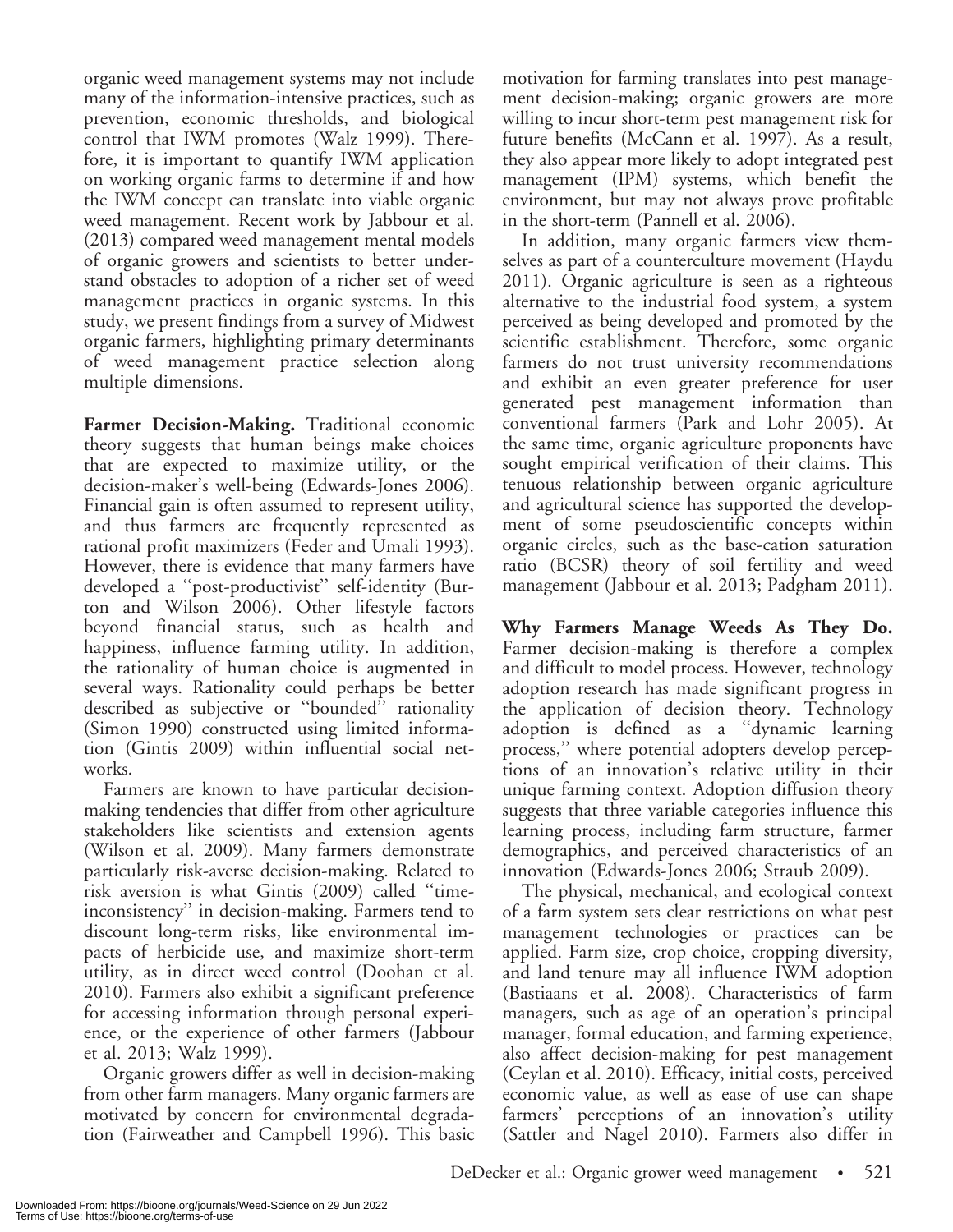the information they receive regarding pest management, what sources they trust, and how they access information. The more pest management information a grower seeks out, the more likely he or she is to adopt IPM practices (Ceylan et al. 2010; Park and Lohr 2005). However, research indicates inconsistent impacts of extension education and farmer perceptions of extension on IPM adoption (Llewellyn 2007; Samiee et al. 2009).

Research Objectives. Weed management in organic systems is a substantial challenge, and in the absence of synthetic herbicide use, is dominated by cultural and mechanical controls. Understanding of organic weed management behavior is limited by the lack of published surveys and the complexity of quantifying weed management behavior. Therefore, this study aimed to (1) characterize organic weed management systems; (2) identify motivations for, and barriers to, selection of weed management practices; and (3) generate guiding principles for effective targeting of weed management outreach. Given the complexity, and contextual importance, of the farmer decision-making processes, we approached organic weed management as a multidimensional system likely impacted by several independent variables.

## Materials and Methods

Study Region: The Midwest United States. The Midwest is the most intensively cropped region of the United States, consisting of 12 states including North Dakota, South Dakota, Nebraska, Kansas, Minnesota, Iowa, Missouri, Wisconsin, Illinois, Indiana, Michigan, and Ohio (U.S. Department of Agriculture [USDA] 2009). The Midwest is uniquely suited to the study of organic weed management behavior for two reasons: Approximately 30% of U.S. organic acreage and operations are located here, placing it second after the Western region, which includes large agricultural states like California (USDA 2010). There is also a diversity of agroecosystems present in the region. Midwest agroecosystems are dominated by grain production; however, forage, vegetable, fruit, and flower farms are also present. Therefore, analysis of organic agriculture in the Midwest United States should provide a picture of applied organic weed management, and significant insight into organic at the national level.

**Survey Administration.** A survey was developed to determine what weed management practices organic

522 • Weed Science 62, July–September 2014

farmers employ and measure factors that may influence adoption of those practices. Section one of the questionnaire included six questions designed to evaluate the structure of respondents' farm operations. In section two of the questionnaire, binary use of 63 different weed management practices was measured using a check-off table organized into nine categories: soil preparation, planting, prevention, thresholds, mechanical controls, biological control, cultural controls, chemical controls, and information management. Our goal was to include as many weed management practices available to organic growers as possible in order to develop a comprehensive picture of organic weed management systems. Section three of the questionnaire included five questions regarding factors that may influence growers' perceptions of weed management innovations. The final section of the questionnaire included eight questions designed to assess the impact of farmer demographics on selection of weed management practices.

The survey instrument was pretested with a small convenience sample of organic growers  $(n = 22)$ January 6 to 8, 2010 at the Illinois Specialty Crops, Agritourism, & Organic Conference in Springfield, IL, and February 25 to 27, 2010 at the Midwest Organic and Sustainable Education Service Organic Farming Conference in La Crosse, WI. Inclusion/ exclusion criteria for the pretest limited participation to organic growers over the age of 18 farming in one of the 12 states of the North Central region (Midwest United States). Pretest participants signed a written consent form, which was collected separately to maintain respondent anonymity. Oral and written feedback from the pretest sample was used to judge and improve the overall quality of the survey instrument.

Information on the target population of Midwest organic growers was drawn from the 2010 publicly available list of certified organic operations collected by accredited certifying agencies and compiled by the USDA's Agricultural Marketing Service (USDA 2010). Inclusion/exclusion criteria limited the target population to certified organic farm operations located in the Midwest United States whose primary scope was listed as crops. Farm operations meeting the above criteria were classified into mutually exclusive categories based on primary crops produced. Categories included grain, grain & forage, vegetable, forage, fruit, and diversified (operations producing products in three or more categories). Operations producing primarily livestock or wild crop products, such as maple syrup, were eliminated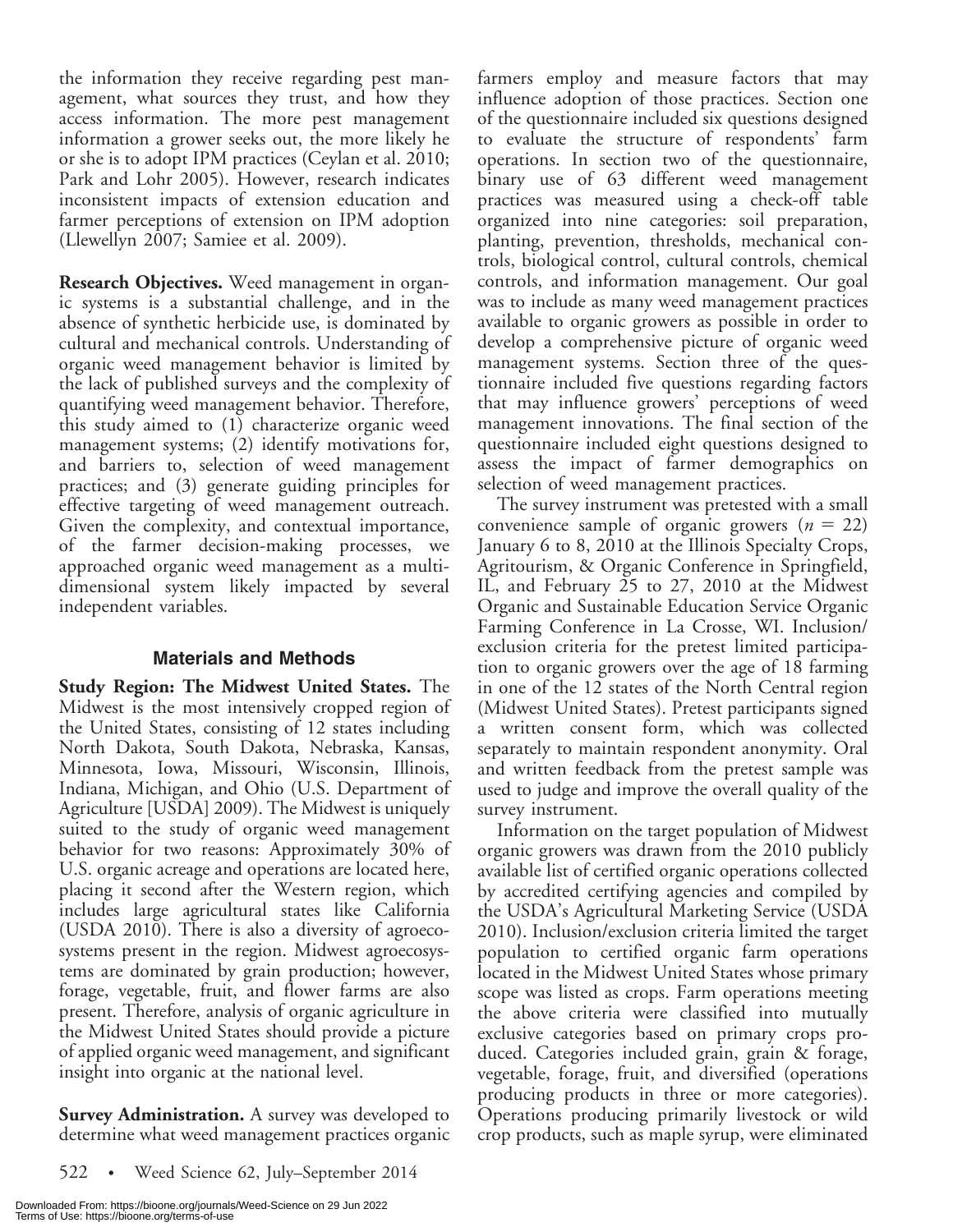from the population. A final population of 3,070 farm operations in the North Central Region satisfied all of the criteria.

A stratified random sample of 500 farm operations was drawn from this target population. Stratification occurred by operation class using proportionate allocation due to hypothesized correlation between crops produced and weed management methods (Bastiaans et al. 2008; Riemens et al. 2010). The final sample included 260 (52%) grain & forage farms, 86 (17.2%) grain farms, 56 (11.2%) diversified farms, 46 (9.2%) forage farms, 44 (8.8%) vegetable farms, and 8 (1.6%) fruit farms.

We administered the finalized survey January and February of 2011 following the method of Pennings et al. (2002) for survey research specifically targeting farmers. The survey packet included a cover letter, the survey instrument, a postage-paid return envelope, and a new one-dollar bill as token financial incentive. The survey was mailed to 500 potential respondents on January 21, 2011. A follow-up postcard was mailed to all potential respondents on February 17, 2011, to thank those farmers who had already responded and encourage participation among those who had not.

Data Analysis. Data were analyzed in two steps using complementary statistical methods: hierarchical agglomerative cluster analysis (HACA) and binary logistic regression. In the first step, cluster analysis was used to identify natural groupings within the survey data. Following this, we used logistic regression to identify key predictors of cluster membership. Cluster analysis is useful for increased understanding of complex data through classification, but also aids further analysis through data reduction. It has been applied extensively in ecology and sociology, but has also been used to classify farm operations according to pest management behavior (Burger et al. 2012).

Our goal was to identify distinct weed management approaches based on the qualitative measure of weed management practices used by survey respondents. To this end, use of each weed management practice included in the survey was coded as a dichotomous binary variable with ''1'' indicating use of the practice and ''0'' indicating lack of use. Each case included responses to 63 different weed management practices, resulting in a 223 by 63 binary data set.

A number of distance measures are appropriate for binary data. However, a group of distance measures known collectively as matching coefficients consistently and accurately identify known clusters within binary data sets (Finch 2005). Of the matching coefficients, we selected the Dice (1945) coefficient because it gives additional weight to cases of positive agreement (e.g., 1, 1) and discounts cases of negative agreement (e.g., 0, 0). Information regarding what weed management practices farmers are not using may be important to a wider understanding; however, we chose to focus our work primarily on practices selected. IBM Statistical Package for the Social Sciences was used to calculate Dice coefficients and construct a similarity matrix of all possible case pairings (IBM Corp. 2011).

The second step in HACA uses calculated distance measures to form mutually exclusive groups of cases (clusters) in a hierarchical additive process. The appropriate number of clusters can be determined through examination of the clustering dendrogram and analysis of the agglomerative coefficient (Hair et al. 1992). We used Ward's (1963) method because previous research suggests it is the most useful algorithm for clustering of binary data using matching coefficients (Hands and Everitt 1987).

Cluster validation was achieved through internal and external evaluation. Reliability of the cluster solution was determined through calculation of Cronbach's alpha to determine if proposed cluster membership is indeed a reliable measure of weed management practices used. Intraclass correlation (ICC) was calculated for each proposed cluster to measure cluster homogeneity in terms of weed management practices used. Two variables commonly used to classify weed management behavior are operation class (products grown) and number of weed management practices adopted. The categorical measure of operation class was tested against cluster membership using a Monte Carlo simulation (Spall 2005) of the Fisher's Exact Test. A categorical measure of the number of weed management practices adopted was also tested against proposed cluster membership using a chi-square test.

In an effort to identify other less apparent drivers motivating adoption of particular weed management innovations, and thus proposed cluster membership, a stepwise logistic regression procedure was applied to estimate the impact of several probable independent variables, following the method described by Villamil et al. (2012). Independent variables included survey data regarding farm structure, farmer demographics, and psycho-social factors, such as information seeking behavior,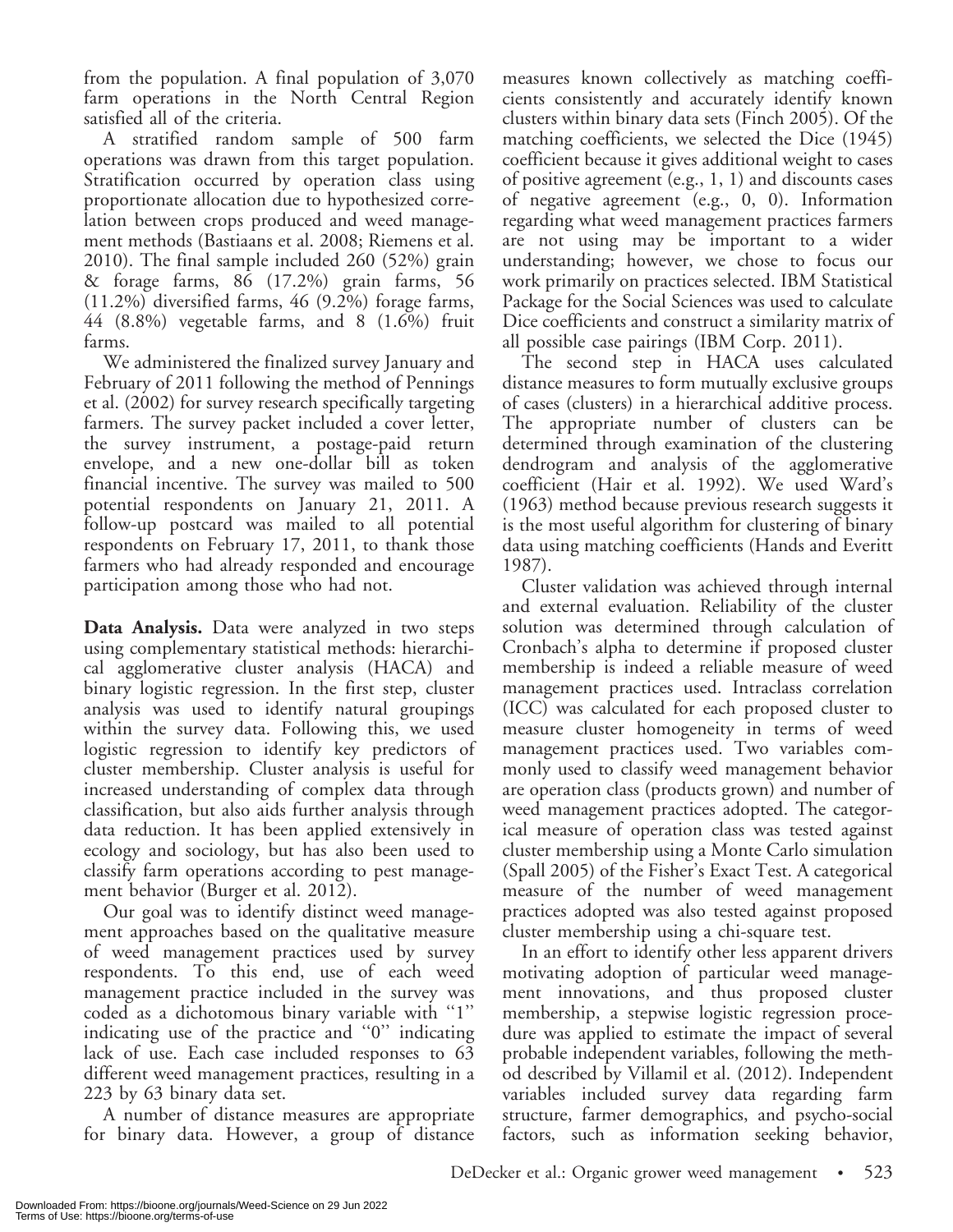Table 1. Demographic characteristics of the survey sample compared to national trends from a mail survey of organic farmers (Walz 2004).

| Farmer<br>population | Area farmed | Total farming<br>experience | Organic farming<br>experience | Gross income               | Farmer age | Education level Gender ratio |          |  |
|----------------------|-------------|-----------------------------|-------------------------------|----------------------------|------------|------------------------------|----------|--|
|                      | ha          | vr                          |                               | $10^3$ \$ yr <sup>-1</sup> |            | degree                       | % female |  |
| Surveyed             | 109         | 26.6                        | 12.1                          |                            |            | $BA/BS^a$                    |          |  |
| United States        | 112         | 20.4                        | LL 5                          |                            |            | BA/BS                        |          |  |

<sup>a</sup> Abbreviations: BA, Bachelor of Arts; BS, Bachelor of Sciences.

contributing to perceived innovation characteristics. Because each operation class (products grown) occurred in only two of the three proposed clusters, two binary logistic regression models were calculated to describe (1) what drives forage and fruit farmers into Cluster A or Cluster B, and (2) what pushes grain & forage, grain, vegetable, and diversified growers into either Cluster A or Cluster C.

Maximum likelihood estimates of the regression coefficients and their standard errors were computed for each model. Chi-square  $(\chi^2)$  was employed to test the significance of the regression terms. Using the fitted model, a predicted event (e.g.,  $=$  *Cluster*  $C$  [  $\neq$  *Cluster A]*) odds [ $p/I$ - $p$ ] can be calculated for all cases in a pair of clusters. If the predicted event odds exceed the cutoff value of 0.5, the farm operation is predicted to be a member of the considered cluster (i.e., Cluster C). If not, the farm operation is predicted to be a member of the default cluster (i.e., Cluster A). Odds ratios were also calculated to express the likelihood of cluster membership under one of two possible conditions, holding all other variables constant (Villamil et al. 2012).

#### Results and Discussion

**Survey Response.** Anonymous responses to the survey were received by mail in early 2011. Twentyfour survey packets failed to reach potential participants due to address errors or lack of a current forwarding address. This reduced the survey's potential sample size from 500 to 476, and 232 completed survey instruments were received. Of these, 13 respondents indicated that they no longer manage any portion of their farm operation organically. These responses were excluded leaving 219 useable responses for data analysis. As a result, response rate for the survey was 46%. Response rate by stratum was nearly proportional to the fraction of each operation type present in the target population. The 219 useable survey responses included 95 (43%) grain & forage farms, 52 (24%)

524 • Weed Science 62, July–September 2014

grain farms, 14 (6%) diversified farms, 24 (11%) forage farms, 30 (14%) vegetable farms, and four (2%) fruit farms. However, due to the large population size (3070) and number of categories (6), statistical analysis indicated a significant difference between the sample and population in terms of distribution among the stratum  $(\chi^2 = 17.32, df = 5, P = 0.004)$ . Distribution of sample cases by state was statistically similar to geographical distribution of all organic farms in the Midwest ( $\chi^2 = 14.8$ , df = 11, P = 0.192). Therefore, our sample should be sufficiently representative of the target population.

Demographics and Descriptive Statistics. Demographic characteristics of the target population are presented in Table 1. These results largely mirror trends among organic growers at the national level (Walz 2004). However, according to our data, gross farm incomes in the Midwest averaged \$50,000 in 2010, well above the 2001 national average of \$25,000 (Walz 2004). Some of this difference is likely related to inflation over the intervening 9 yr, but other research indicates that the economic value of U.S. agriculture is concentrated in the Midwest and California (USDA 2009).

When asked to list the most problematic weeds on their farm, respondents most frequently mentioned foxtail [Setaria faberi Herrm., SETFA or Setaria glauca (L.) Beauv.] (78 times), followed by common lambsquarters (Chenopodium album L.) (54 times), giant ragweed (Ambrosia trifida L.) (40 times), Canadian thistle [Cirsium arvense (L.) Scop.] (36 times), common ragweed (Ambrosia artemisiifolia L. var. elatior) (35 times), and velvetleaf (*Abutilon theophrasti* Medicus) (34 times). The high incidence of lambsquarter, Canada thistle, ragweed, and velvetleaf supports previously reported shifts toward dicots and less nitrophilous species observed under organic management (Davis et al. 2005; Rydberg and Milberg 2000). However, frequent mention of foxtail does not support a theorized shift away from grasses. Recent compar-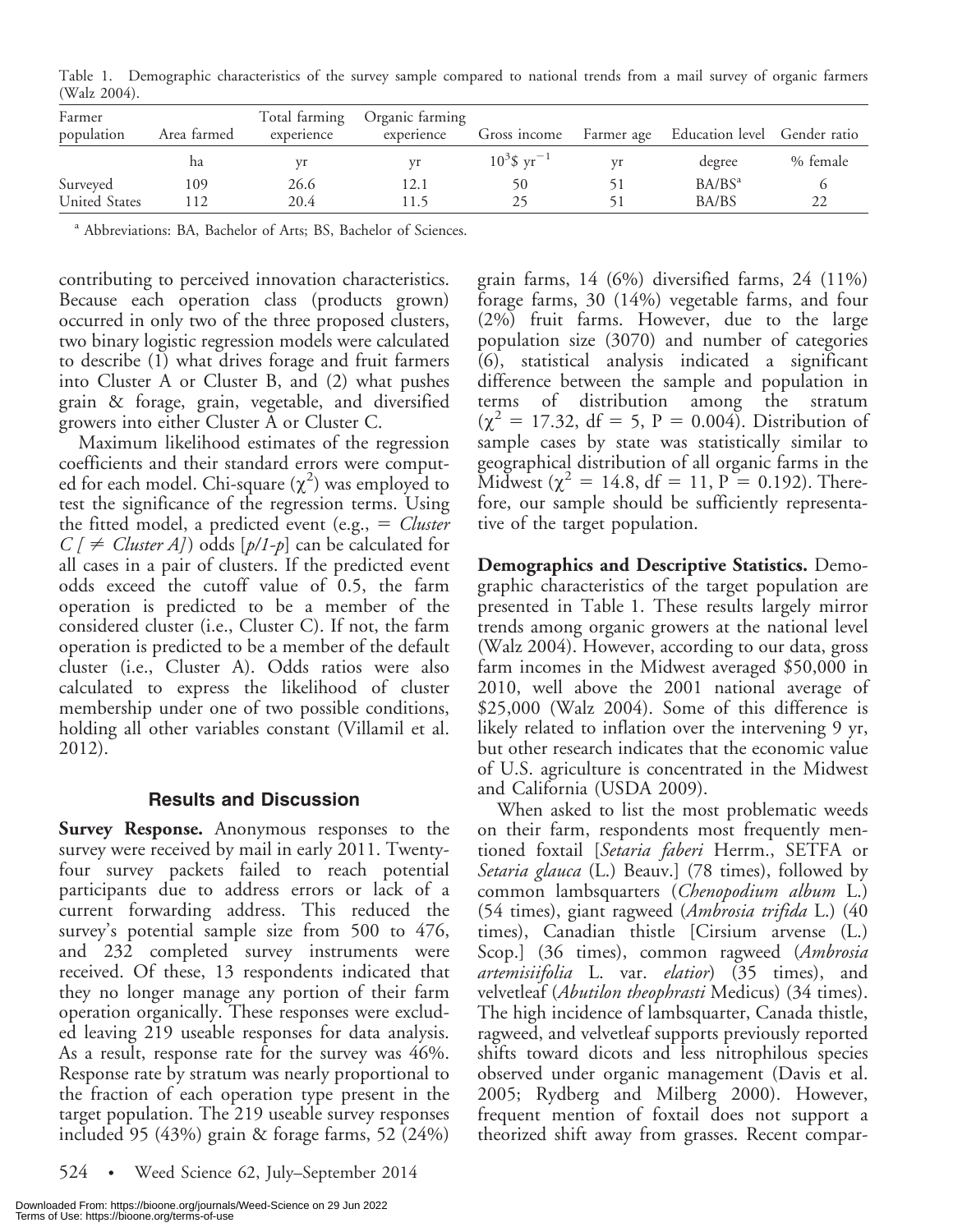Table 2. Percent of respondents indicating use of each weed management information resource surveyed.

| Information resource                         | Respondent preference |  |  |
|----------------------------------------------|-----------------------|--|--|
|                                              | $%$ using             |  |  |
| Other farmers                                | 82.5                  |  |  |
| Field days, workshops, conferences           | 55.3                  |  |  |
| Periodicals and/or newsletters               | 46.1                  |  |  |
| <b>Books</b>                                 | 45.6                  |  |  |
| University extension and/or researchers      | 24.4                  |  |  |
| Internet sites                               | 18.9                  |  |  |
| Trade organizations                          | 17.1                  |  |  |
| Nonuniversity consultants                    | 15.7                  |  |  |
| <b>Natural Resource Conservation Service</b> | 12.0                  |  |  |
| Equipment or chemical dealers                | 10.6                  |  |  |
| Radio or television                          | 1.9                   |  |  |

isons of organic farmer and weed scientist mental models found significant differences in fundamental areas of knowledge and perceptions regarding weeds and weed management that could explain this inconsistency ( Jabbour et al. 2013). If knowledge of weed biology is indeed relatively limited among organic farmers (Doohan et al. 2010), the openended listing of problematic weed species may also reflect popular weed names that farmers are aware of rather than the actual species present on their farm.

Midwest organic farmers used an average of 15 (1 to 34) practices that contribute to weed management. This number is higher than any previously reported value, and may be partially related to the relatively large number of practices included in our survey. However, if adoption of IWM is measured as number of weed management practices used, Midwest organic farmers appear to demonstrate extensive adoption (McDonald and Glynn 1994; Shennan et al. 2001). Percent of respondents using each surveyed weed management practice is presented in Appendix 1. The 10 most commonly adopted practices for the 2010 season were crop rotation (86%) averaging two to four crops in sequence, between-row cultivation (78%), primary tillage (76%), cover cropping (66%), delayed planting (65%), green manure (63%), scouting (57%), hand weeding (57%), mowing (52%), and increased planting density (50%). This supports previous work finding that organic weed management is dominated by cultural and direct mechanical controls (Walz 1999).

Use of various weed management information resources by respondents is presented in Table 2. As hypothesized, organic producers indicated a significant preference for accessing information through personal experience, or the experience of other farmers (Jabbour et al. 2013; Walz 1999). Most growers rated weed control on their organic acres as ''fair'' on a four-point poor–excellent scale.

Twenty percent of growers surveyed voluntarily mentioned some version of the base-cation saturation ratio (BCSR) theory of soil fertility. The BCSR theory suggests that ''ideal'' ratios of soil cations exist, which if achieved contribute to ''balanced'' soil with lower weed pressure and higher crop yields. Soil cations can certainly influence crop yield and the composition of emerged weed communities. However, empirical evidence generated over the last century has continually refuted the BCSR theory, determining that nutrient availability and pH have a much greater impact on crop and weed growth than specific cation ratios (Kelling et al. 1996; Schonbeck 2000). Still, the BCSR theory maintains a large following within the organic agriculture community ( Jabbour et al. 2013). A book promoting the application of this theory to weed management, ''Weeds and Why They Grow,'' remains one of the best-selling books available through the Midwest Organic and Sustainable Education Service (Padgham 2011).

The popularity of pseudoscientific concepts, such as the BCSR theory, among the organic community may be partially due to organic's political stance as a counterculture movement and subsequent distrust of the scientific establishment (Haydu 2011). Promotion of the BCSR theory has resulted in significant misappropriation of agricultural resources and limited the development of organic weed management systems (Kopittke and Menzies 2007).

Cluster Analysis of Weed Management Practices. Analysis of the dendrogram and agglomerative coefficient determined that a solution of three clusters maximized distance between clusters while maintaining homogeneity within (Figure 1). Calculation of Cronbach's alpha considering cluster membership and 61 weed management practices ( $\alpha = 0.744$ ) suggests that cluster membership as proposed is a reliable measure of weed management practices used. ICCs for Cluster A (ICC = .589,  $P < 0.0001$ ) Cluster B (ICC =  $0.707$ , P < 0.0001), and Cluster C (ICC = 0.63,  $P < 0.0001$ ) all approached or exceeded the threshold of 0.60 and were found to be statistically significant. This suggests satisfactory homogeneity within the proposed clusters in terms of weed management practices used.

The categorical measure of operation class was tested against proposed cluster membership and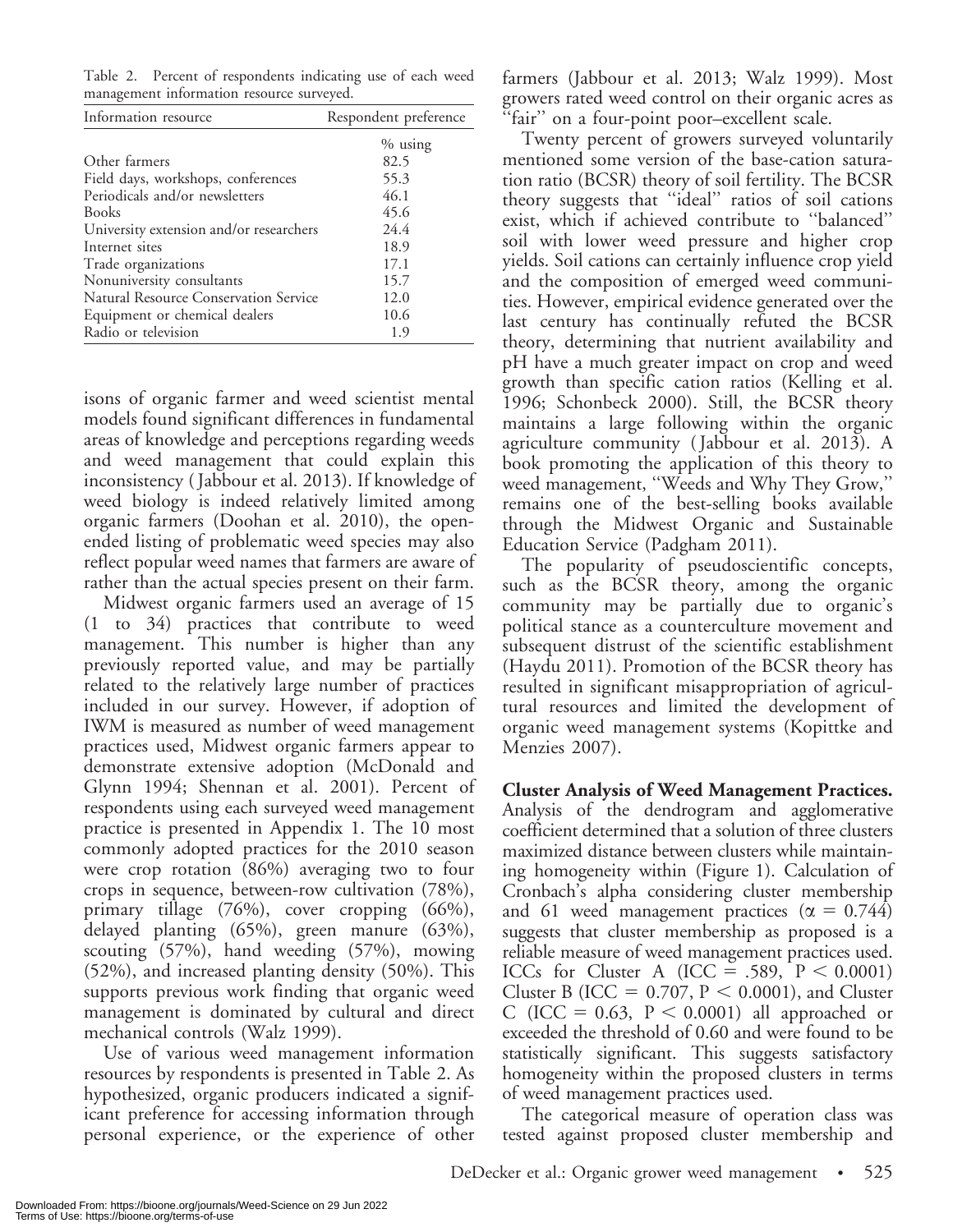

Figure 1. Dendrogram of the cluster analysis solution showing individual cases grouped hierarchically into three clusters.

found to be significantly different from the expected distribution among clusters A, B, and C  $\alpha^2$  = 150.02,  $df = 10$ ,  $P < 0.0001$ ). Cluster A contains farms from each operation class surveyed. On the contrary, Clusters B and C split the classes. Cluster B includes only forage and fruit operations; Cluster C contains only grain & forage, vegetable, grain, and diversified farms. A categorical measure of the number of weed management practices adopted was also tested against cluster membership and found to be significantly different from the expected distribution among clusters ( $\chi^2 = 94.11$ , df = 4,  $P < 0.0001$ ). Farm operations in Cluster B used the lowest average number of weed management practices (7), led by Cluster A (13), and ultimately C (21). External evaluation validated our typology, suggesting that operation class ( $P < 0.0001$ ) (Riemens et al. 2010) and practice count classifications  $(P < 0.0001)$  (Jasinski et al. 2001) correctly reflect natural variation in organic weed management behavior, and can thus be considered valid measures that aid understanding of IWM adoption. A description of the three identified clusters follows.

The Classic Control Cluster. Cluster A is the largest group comprising 59% ( $n = 129$ ) of the sample, and contains farms in each of the six identified operation classes including grain & forage

526 • Weed Science 62, July–September 2014

(68), grain (34), vegetable (12), forage (6), diversified (5), and fruit (1) (operation class not reported [3]). Farms in Cluster A use an average of 13 practices to manage weeds on their farms and are referred to as the ''Classic Control'' cluster (CCC) due to a strong emphasis among its members on control of existent weeds, or future weed growth viewed as inevitable, through cultural and mechanical controls.

Relative engagement (average number of practices used within a particular category) in the nine surveyed categories of weed management practices among the proposed clusters is presented in Table 3. Adoption of weed management practices among the proposed clusters is also shown in Appendix 1. Ninety-two percent of growers in the CCC adopted crop rotation, followed by extensive adoption of between-row cultivation (87%), primary tillage (79%), and cover cropping (66%). Weed management systems in this group are not the most diverse and work from the limited perspective of the cropping cycle, lacking a focus on prevention or long-term management. However, members of the CCC achieve a perceived level of weed control very similar to the other clusters, without investing in information-intensive and risky ecological management.

The Forb Philosophy Cluster. Cluster B is the smallest group comprising  $10\%$  ( $n = 21$ ) of the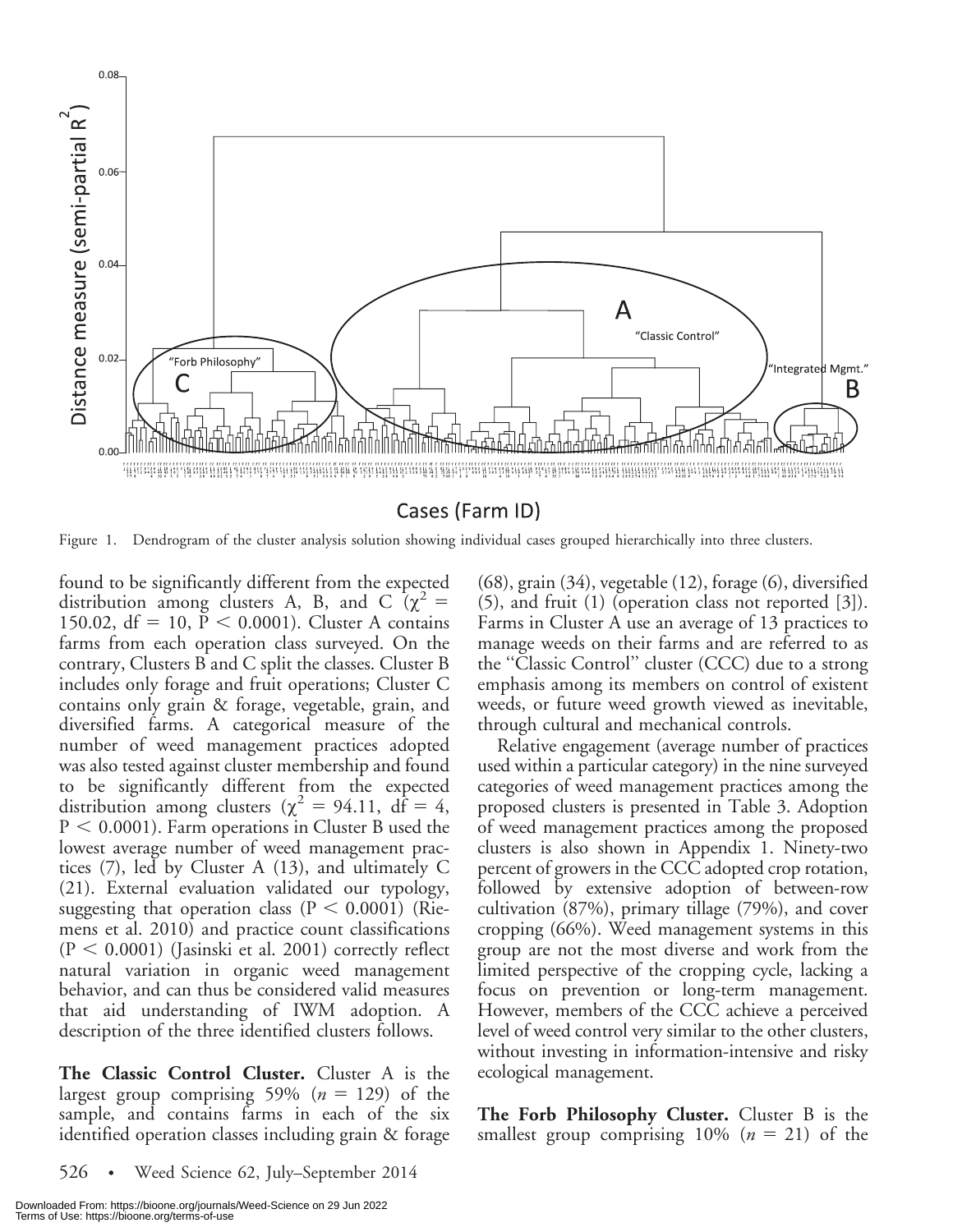Table 3. Relative engagement in weed management practice categories among management clusters.

|                                        |                        | Cluster <sup>a</sup>                     |      |
|----------------------------------------|------------------------|------------------------------------------|------|
| Weed management<br>practice categories | A (classic<br>control) | B (forb<br>philosophy) (integrated)      |      |
|                                        |                        | — Relative engagement <sup>b</sup> (%)—— |      |
| Planting management                    | 34.6                   | 10.4                                     | 49.3 |
| Prevention                             | 16.3                   | 10.1                                     | 38.9 |
| Thresholds                             | 15.1                   | 8.7                                      | 32.6 |
| Mechanical controls                    | 29.9                   | 11.3                                     | 36.3 |
| Biological controls                    | 8.9                    | 17.4                                     | 16.6 |
| Cultural controls                      | 25.9                   | 6.5                                      | 42.2 |
| Chemical controls                      | 0.0                    | 3.1                                      | 2.5  |
| Information management                 | 20.0                   | 29.3                                     | 50.7 |

<sup>a</sup> Management clusters were determined via hierarchical

cluster analysis.<br><sup>b</sup> Relative engagement is measured as average percent of practices used within a given category.

sample, and contains farms in two operation classes, including forage (16) and fruit (3) (operation class not reported [2]) farms. Farms in Cluster B use the lowest average of seven practices to manage weeds on their farms. Cluster B will be discussed as the ''Forb Philosophy'' cluster (FPC) due to an alternative weed management philosophy that highlights the value of weeds in perennial farm systems. ''Forb'' use has been extended by managers of perennial systems to describe any uncultivated plant with beneficial characteristics, such as forage value, nitrogen fixation, or pollinator attraction (Smith and Collins 2003).

Members of the FPC use relatively few weed management practices from only three categories. The category with the highest level of engagement among the FPC is information management (29%) followed closely only by biological controls (17%). The one mechanical control with significant adoption among the FPC was mowing (83%). Other mechanical controls rely on soil disturbance, which is less desirable in perennial systems.

Eighty-three percent of growers in the FPC adopted mowing, supported by grazing (70%), and weed scouting (48%). Growers in the FPC manage weeds for long-term control at acceptable levels through information management and the application of one specialized method of direct mechanical control (mowing) and one flexible biological control (grazing), which are also traditional elements of forage and perennial fruit production systems. In building farm systems that value rather than battle weeds, members of the FPC achieve a level of management integration not observed in the other

two groups. Through integration into the production system at a fundamental level, weed management is transformed. Effort is focused on maximization of production through longevity, and weed management treated as almost incidental. Design of cropping systems that truly integrate weed management has long been a goal of IWM science (Cardina et al. 1999). However, this goal is not being achieved as the capstone of a progression through everincreasing diversity in weed management, as some have theorized (Lamine 2011). It instead appears to be occurring extensively only in the specific context of perennial systems, which demonstrate the least diversity in weed management, driven by an alternative view of what a weed is.

The Integrated Management Cluster. Cluster C comprises  $32\%$   $(n = 69)$  of the sample, and contains farms in four operation classes, including grain & forage (26), vegetable (18), grain (17), and diversified (7) (operation class not reported [1]). The only farm types not included in Cluster C are forage and fruit farms found in the FPC. Farms in Cluster C use the highest average of 21 practices to manage weeds on their farms. Cluster C will be discussed as the ''Integrated Management'' cluster (IMC) due to the diverse and information-intensive nature of the management strategies adopted by cluster members, building on direct control efforts with additional emphasis on prevention, information management, and the application of control thresholds.

The category with the highest level of engagement among the IMC is information management (51%) followed closely by several other categories including planting management (49%), cultural controls (42%), prevention (39%), mechanical controls (36%), and control thresholds (33%). Growers in the IMC have adopted diverse systems composed of a suite of management innovations. Their systems build on cultural and mechanical controls with preventative practices not used by either other cluster, and information management practices not extensively adopted among the CCC.

The diversity of weed management among the IMC suggests adoption of the IWM philosophy, but, as is noted in previous literature, biological controls have not been incorporated into the most diverse organic weed management systems (Lamine 2011). This may be evidence that biological weed controls fit better in perennial farm systems with long-term management outlooks.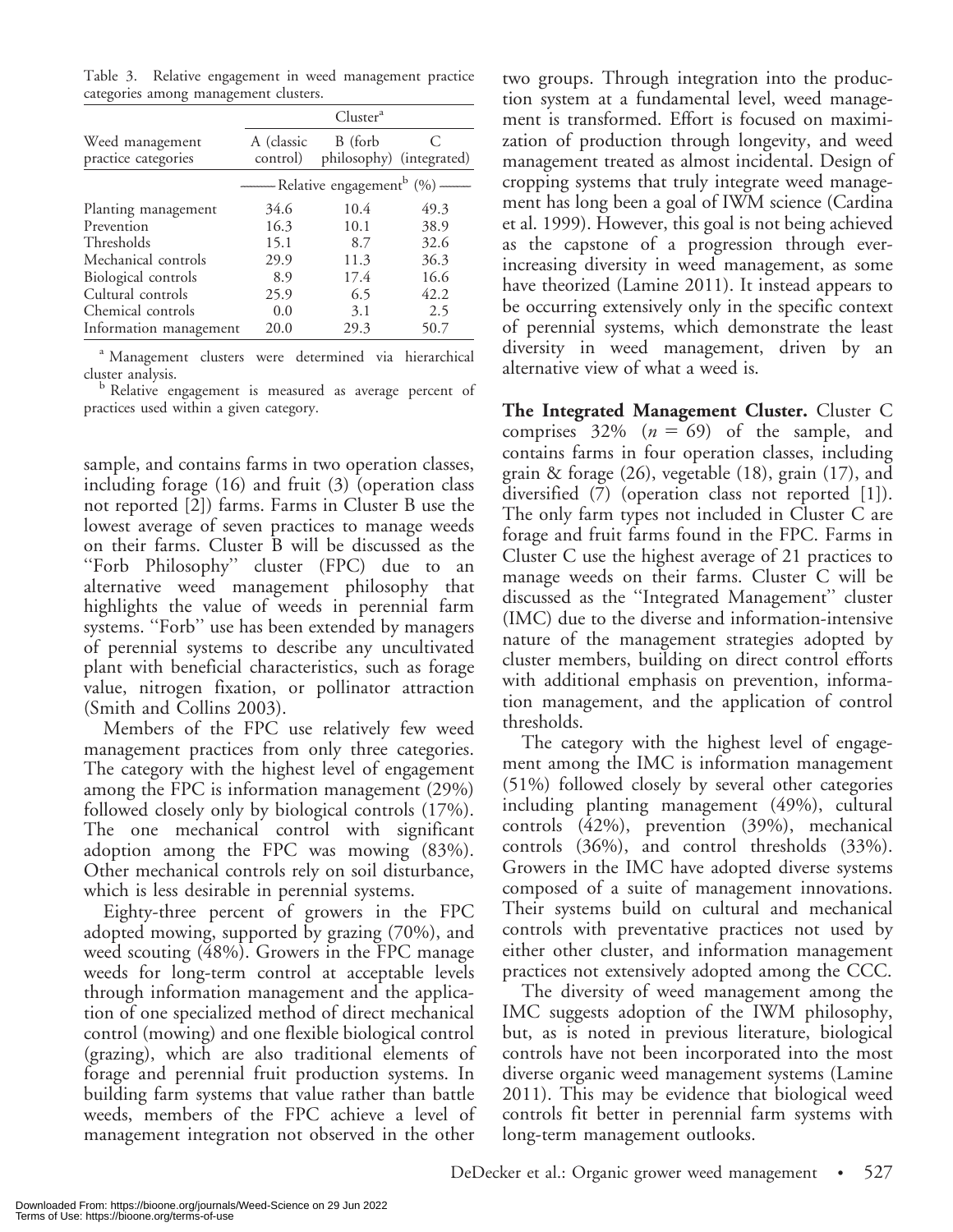|                     |    | Estimate | $SE^a$ | Wald $\chi^2$         | Odds ratio | 95% confidence interval |       |
|---------------------|----|----------|--------|-----------------------|------------|-------------------------|-------|
| Parameter           | df |          |        |                       |            | Lower                   | Upper |
| Intercept           |    | $-3.42$  | 0.63   | $28.96***^{\text{b}}$ |            |                         |       |
| Education           |    | 0.53     | 0.14   | $14.56***$            | 1.70       | 1.29                    | 2.23  |
| Years farming       |    | 0.03     | 0.01   | $4.63*$               | 1.03       | 1.00                    | 1.05  |
| Information seeking |    | 0.19     | 0.09   | $4.39*$               | 1.21       | 1.01                    | 1.44  |

Table 4. Parameter estimates for most parsimonious logistic regression model discriminating between membership within the classic control (CC) cluster and the integrated management (IM) cluster.

<sup>a</sup> Abbreviation: SE, standard error.

<sup>b</sup> The symbols \* and \*\*\* represent  $P > F$  at  $\alpha = 0.05$  and 0.0001, respectively.

Logistic Regression Analysis. To identify other less apparent drivers motivating adoption of particular weed management innovations, and thus proposed cluster membership, a stepwise logistic regression procedure was applied. Independent variables included data regarding farm structure, farmer demographics, and perceived innovation characteristics, which the literature suggests influence weed management behavior. Because each operation class (products grown) occurred in only two of the three proposed clusters, two binary logistic regression models were calculated to describe (1) what drives forage and fruit farmers into the FPC over the CCC, and (2) what pushes grain & forage, grain, vegetable, and diversified growers into the IMC rather than the CCC.

Results of stepwise logistic regression for the CC and IM Clusters are presented in Table 4. The selected model achieved 73% of correct classification, and the Hosmer-Lemeshow lack-of-fit test indicated a reasonable model fit ( $\chi^2 = 5.86$ ,  $df = 8$ ,  $P = 0.663$ . The resulting equation indicates that years of formal education, years farming, and information seeking (measured as number of resources used) are the most important variables determining whether an organic grain & forage, grain, vegetable, or diversified grower will manage weeds in the pattern of the CCC or the IWC. The odds ratio of being a IMC member indicates that each step along our categorical measure of formal education, (1) middle school, (2) high school diploma or equivalent, (3) some college, (4) college degree, and (5) graduate or professional degree, increases the odds of being in the IMC by 70%, with a confidence interval (CI) for this term ranging from 1.29 to 2.23. This supports other findings suggesting that formal education is correlated with adoption of diverse pest management strategies (Ceylan et al. 2010; Park and Lohr 2005). Since the 1970s, formal agricultural education has exposed farmers to ecology-based pest management and the

increasing variety of technologies available. Formal education, regardless of the field, also trains students to critically assess information under uncertainty and may indoctrinate a farmer to trust informationintensive scientific concepts generated by university research (Park and Lohr 2005).

Odds of being in the IMC were 21% (CI, 1.01 to 1.44) higher for each additional resource a grower accessed for weed management information. This finding corroborates previous work highlighting the importance of information sourcing in pest management technology adoption (Ceylan et al. 2010). Farmers differ in the information they receive regarding pest management, what sources they trust, and how resources are accessed. Increased quantity and diversity in information sources exposes a farmer to more pest management innovations and the IPM concept. The more pest management information a grower seeks out, they more likely they are to adopt various promoted practices.

Lastly, odds of being in the IMC increased by 3% (CI, 1.00 to 1.05) with each additional year of farming experience a grower had accumulated. Farming experience exposes growers to the challenges of pest management, teaches pest ecology, and introduces new management technologies. Previous research has indicated that organic farmers adopt additional weed and insect management practices as they gain experience in agriculture (Park and Lohr 2005). Similarly, grain, grain & forage, vegetable, and diversified growers in our sample tended to add practices to their weed management suite and focus more on prevention and economic thresholds as they gained experience. Interestingly, experience in organic agriculture did not prove significant, suggesting that weed ecology and its implications for management can be observed and learned in organic and nonorganic farm systems.

Results of logistic regression for the CC and FP Clusters are presented in Table 5. The selected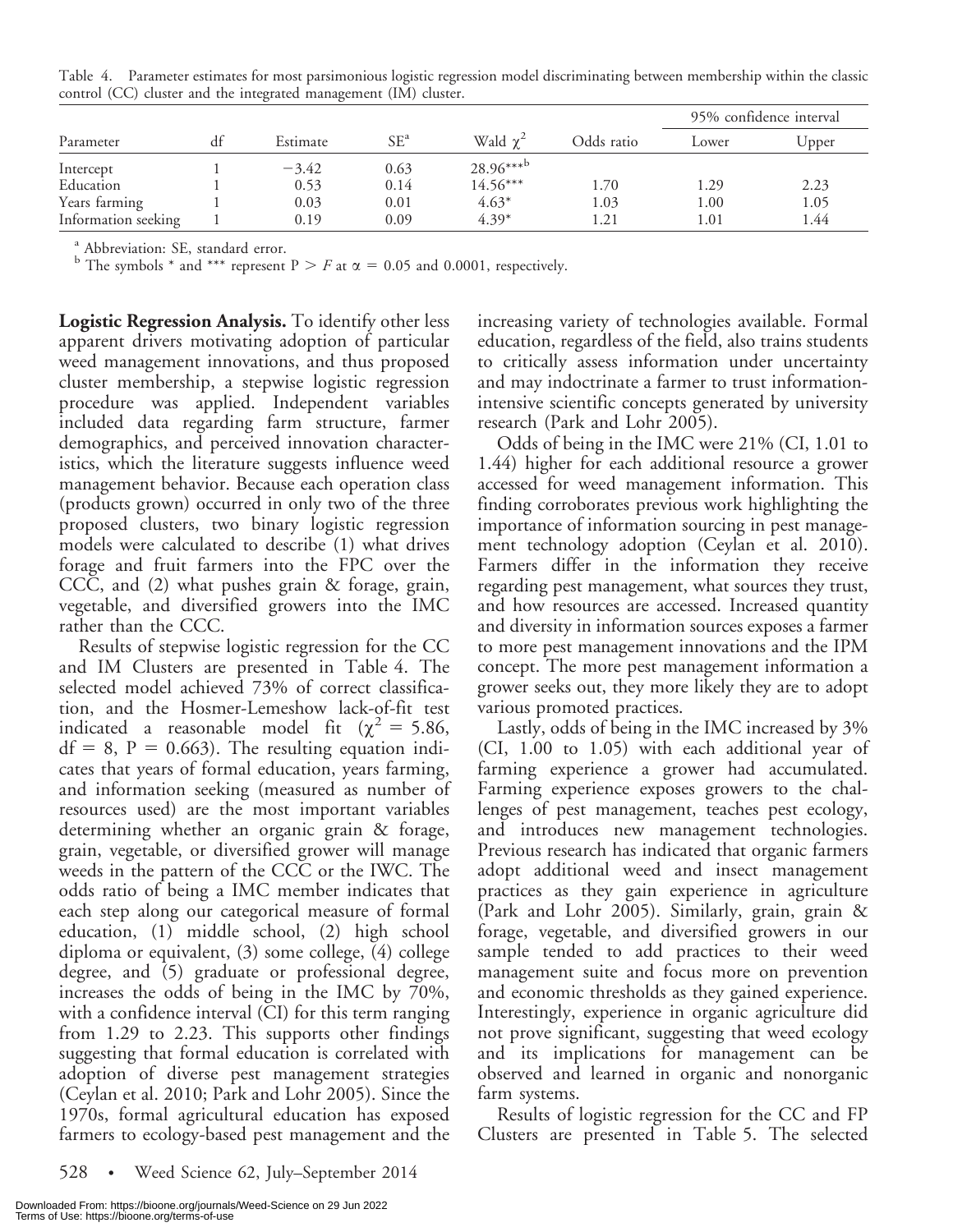|           |          |        |               |            | 95% confidence interval |       |
|-----------|----------|--------|---------------|------------|-------------------------|-------|
| Parameter | Estimate | $SE^a$ | Wald $\chi^2$ | Odds ratio | Lower                   | Upper |
| Intercept | $-1.87$  |        | 2.46          | 0.12       |                         |       |
| Education | 0 97     | 0.43   | $5.17^{*b}$   | 2.65       | 1.14                    | 6.12  |

Table 5. Parameter estimates for most parsimonious logistic regression model discriminating between membership within the classic control (CC) cluster and the forb philosophy (FP) cluster.

<sup>a</sup> Abbreviation: SE, standard error.

<sup>b</sup> The symbol \* represents  $P > F$  at  $\alpha = 0.05$ .

model achieved 66% of correct classification, and the Hosmer-Lemeshow lack-of-fit test indicated a reasonable model fit ( $\chi^2 = 5.34$ , df = 3,  $P = 0.148$ ). The resulting equation indicates that years of formal education is the most important variable determining whether an organic forage or fruit grower will manage weeds in the pattern of the CCC, or instead shift their approach to accommodate perennial systems ecology as in the FPC. The odds ratio of being a FPC member indicates that each step along our categorical measure of formal education increases the odds of being in the FPC by 1.65%, with a CI ranging from 1.14 to 6.12. This indicates that formal education not only promotes diversification of weed management in line with the IWM concept, but in the context of perennial systems also fosters an alternative philosophy of weed management based on a few integrated mechanical, biological, and information management practices.

Results of our cluster analysis suggest that organic weed management behavior can be classified into three dominant categories. Classic Control type managers are found in every operation class and represent the dominant approach to organic weed management. They focus weed control within individual growing seasons and use a moderate suite of mechanical and cultural controls. Growers in the CCC tend to have less formal education and experience in agriculture, and access fewer resources for weed management information. Forb Philosophy type managers are fruit and forage growers who maintain an alternative view of weeds and their role in perennial agroecosystems. FP growers manage weeds using information management, mowing, and grazing. They tend to have more formal education than their counterparts in the CCC. Integrated weed managers include all operation classes except fruit and forage farms. IMC growers build on cultural and mechanical controls with information intensive practices such as economic action thresholds and prevention. These growers have diversified their weed management systems. This diversification is facilitated by formal education, experience in farming, and additional information sourcing behavior. We agree with Jabbour et al. (2013) that new types of educational materials are needed to train growers in specific weed management practices, but also see the need to tailor these materials to specific subgroups within the spectrum of organic weed management philosophies.

## **Discussion**

If increased adoption of diverse IWM systems is the goal, our findings suggest that (1) organic weed management systems are on average quite diverse, (2) what a grower chooses to produce imposes restrictions on weed management behavior, (3) information availability and sourcing are central to successful diffusion of ecological weed management, and (4) information-intensive weed management innovations (particularly prevention and economic action thresholds) should be targeted at formally educated and experienced growers.

Yet, it is important to note that average perceived level of weed control did not differ significantly between the clusters proposed here. If subjective assessments of weed control can be trusted, this raises the unavoidable question of IWM efficacy. Should we promote IWM systems if they do not necessarily result in ''better'' weed control? The true advantage of IWM may instead be as a transition strategy for growers looking to reduce reliance on a single weed management strategy, like cultivation or herbicides. In organic agriculture, where herbicides are not a viable option, weed management systems are inherently and necessarily diverse. Now that a model of organic weed management behavior has been proposed, further work is needed to completely understand the relationship between these behavioral types and weed management outcomes in terms of weed control and net return to management.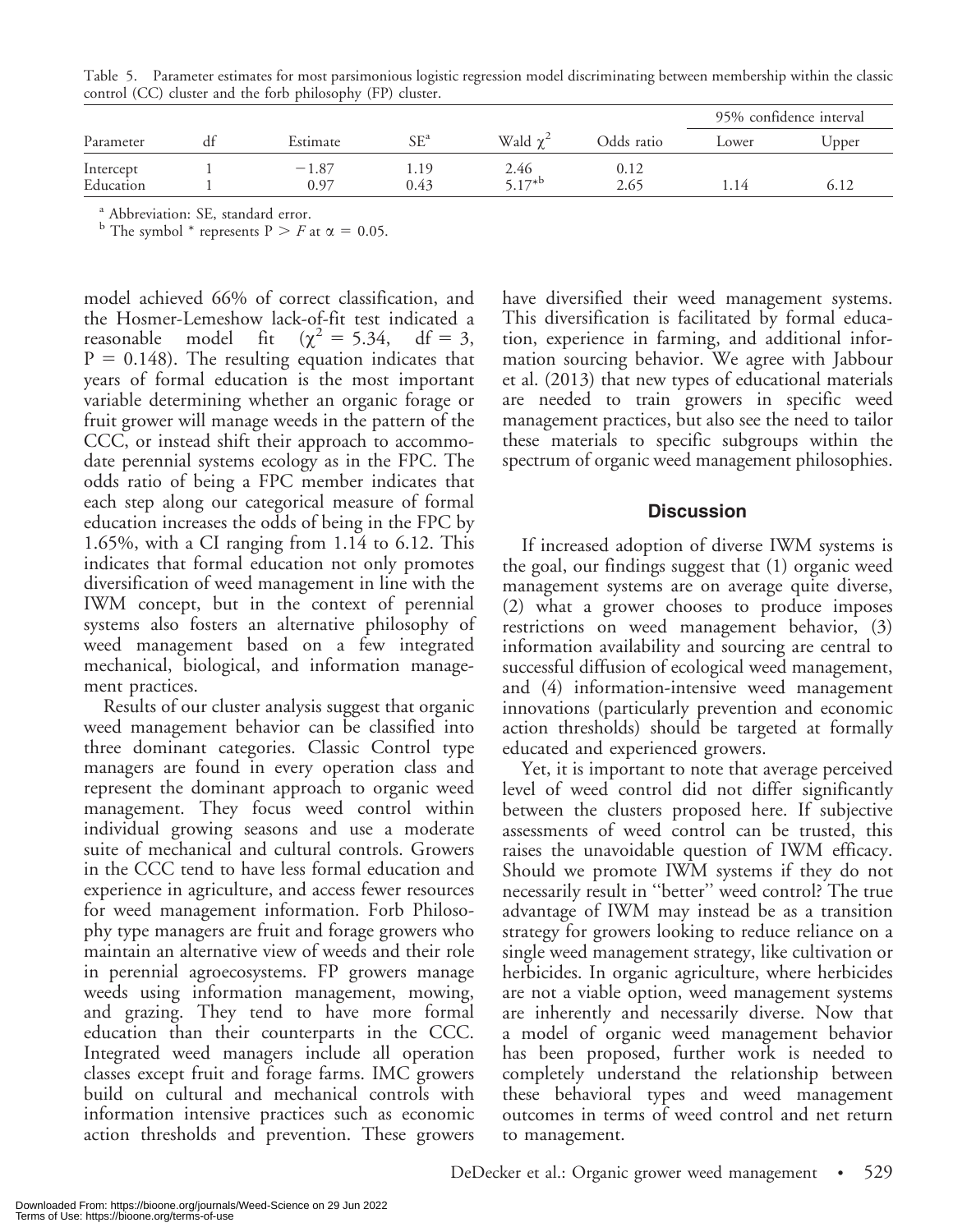#### Acknowledgments

The authors wish to thank organic farmers who responded to our survey, as well as the Ohio State University Weed Management Mental Models project team for valuable discussions about farmer decisionmaking processes.

#### Literature Cited

- Bastiaans L, Paolini R, Baumann D (2008) Focus on ecological weed management: What is hindering adoption? Weed Res 48:481–491
- Buhler D, Liebman M, Obrycki J (2000) Theoretical and practical challenges to an IPM approach to weed management. Weed Sci 48:274–280
- Bürger J, de Mol F, Gerowitt B (2012) Influence of cropping system factors on pesticide use intensity – a multivariate analysis of on-farm data in north East Germany. Eur J Agron 40:54–63
- Burton RJF, Wilson G (2006) Injecting social psychology theory into conceptualisations of agricultural agency: towards a postproductivist farmer self-identity? J Rural Stud 22:95–115
- Cardina J, Webster T, Herms C, Regnier E (1999) Development of weed IPM: levels of integration for weed management. J Crop Prod 2:239–267
- Ceylan IC, Koksal O, Kutlar I (2010) Determination of effective factors on adoption of integrated pest management practices. J Environ Prot Ecol 11:709–717
- Czapar G, Curry M, Gray M (1995) Survey of integrated pest management practices in central Illinois. J Prod Agr 8:34–46
- Davis A, Renner K, Gross K (2005) Weed seedbank and community shifts in a long-term cropping systems experiment. Weed Sci 53:296–306
- Deytieux VT, Nemecek R, Knuchel F, Gaillard G, Munier-Jolain N (2012) Is integrated weed management efficient for reducing environmental impacts of cropping systems? A case study based on life cycle assessment. Eur J Agron 36:55–65
- Dice LR (1945) Measures of the amount of ecologic association between species. Ecology 26:297–302
- Dillman DA, Smyth JD, Christian L (2008) Internet, Mail and Mixed-Mode Surveys. 3rd edn. New York: Wiley & Sons. 500 p
- Doohan D, Wilson R, Canales E, Parker J (2010) Investigating the human dimension of weed management: new tools of the trade. Weed Sci 58:510
- Edwards-Jones G (2006) Modelling farmer decision-making: concepts, progress and challenges. Animal Sci 82:783–790
- Electronic Code of Federal Regulations. 2012. Section 7.B.1.M.205. National organic program. http://ecfr.gpoaccess. gov/cgi/t/text/text-idx?c5ecfr&sid53f34f4 c22f9aa8e6d 9864cc 2683cea02&tpl=/ecfrbrowse/Title07/7 cfr205\_main\_02.tpl. Accessed September 23, 2012.
- Fairweather JR, Campbell H (1996) The Decision Making of Organic and Conventional Agricultural Producers (No. 233). Canterbury, New Zealand: Agribusiness and Economics Research Unit. 30 p
- Feder G, Umali D (1993) The adoption of agricultural innovations: a review. Technol Forecast Soc Change 43:215–239
- Finch H (2005) Comparison of distance measures in cluster analysis with dichotomous data. J Data Sci 3:85–100

530 • Weed Science 62, July–September 2014

- Gintis H (2009) Decision theory and human behavior. Pages 1–29 in The Bounds of Reason: Game Theory and the Unification of the Behavioral Sciences. Princeton, NJ: Princeton University Press
- Hair J, Anderson R, Tatham R, Black W (1992) Multivariate Data Analysis. 2nd edn. New York: Macmillan Publishing Company. 816 p
- Haydu J (2011) Cultural modeling in two eras of US food protest: Grahamites (1830s) and organic advocates (1960s– 70s). Soc Probl 58:461–487
- IBM Corp. 2011. IBM statistics for Windows. Version 20.0. Armonk, NY
- Jabbour R, Zwickle S, Gallandt ER, McPhee KE, Wilson RS (2013) Mental models of organic weed management: comparison of New England US farmer and expert models. Renew Agr Food Syst FirstView Article 1–15
- Jasinski J, Eisley B, Gastier T, Kovach J (2001) Scoring IPM adoption in Ohio: It really adds up. http://www.joe.org/joe/ 2001october/iw1.php. Accessed September 23, 2012.
- Kelling KA, Schulte E, Peters J (1996) One hundred years of Ca:Mg ratio research. New Horiz in Soil, No. 8. Madison, WI: University of Wisconsin. 6 p
- Kopittke PM, Menzies N (2007) A review of the use of the basic cation saturation ratio and the ''ideal'' soil. Soil Sci Soc Am J 71:259–265
- Lamine C (2011) Transition pathways towards a robust ecologization of agriculture and the need for system redesign: cases from organic farming and IPM. J Rural Stud 27:209–219
- Liebman M, Mohler C, Staver C (2001) Ecological management of agricultural weeds. Cambridge, UK: Cambridge University Press. 532 p
- McCann E, Sullivan S, Erickson D, DeYoung R (1997) Environmental awareness, economic orientation, and farming practices: a comparison of organic and conventional farmers. Environ Manage 21:747–758
- Padgham J (2011) Book review: weeds and why they grow by Jay McCaman. Organic Broadcaster. September–October 2011.
- Park TA, Lohr L (2005) Organic pest management decisions: a systems approach to technology adoption. Agric Econ 33:467–478
- Pennings JME, Irwin S, Good D (2002) Surveying farmers: a case study. Rev Agr Econ 24:266–277
- Riemens MM, Groeneveld R, Kropff M, Lotz L, Renes R, Sukkel W, van der Weide R (2010) Linking farmer weed management behavior with weed pressure: more than just technology. Weed Sci 58:496
- Rydberg N, Milberg P (2000) A survey of weeds in organic farming in Sweden. Biol Agric Hortic 18:175–185
- Samiee A, Rezvanfar A, Faham E (2009) Factors influencing the adoption of integrated pest management (IPM) by wheat growers in Varamin county, Iran. Afr J Agr Res 4:491–497
- Sattler C, Nagel U (2010) Factors affecting farmers' acceptance of conservation measures: a case study from north-eastern Germany. Land Use Pol 27:70–77
- Schonbeck M (2000) Balancing soil nutrients in organic vegetable production systems: testing Albrecht's base saturation theory in southeastern soils. Inf Bull 10:17
- Simon H (1990) Bounded rationality. Pages 15–18 in Eatwell J, Milgate M, and Newman P, eds. Utility and Probability. New York: W. W. Norton
- Smith DH, Collins M (2003) Forbs. Pages 215–236 in Barnes RF, Nelson CJ, Collins M, and Moore KJ, eds. Forages: An Introduction to Grassland Agriculture. Ames, IA: Iowa State Press